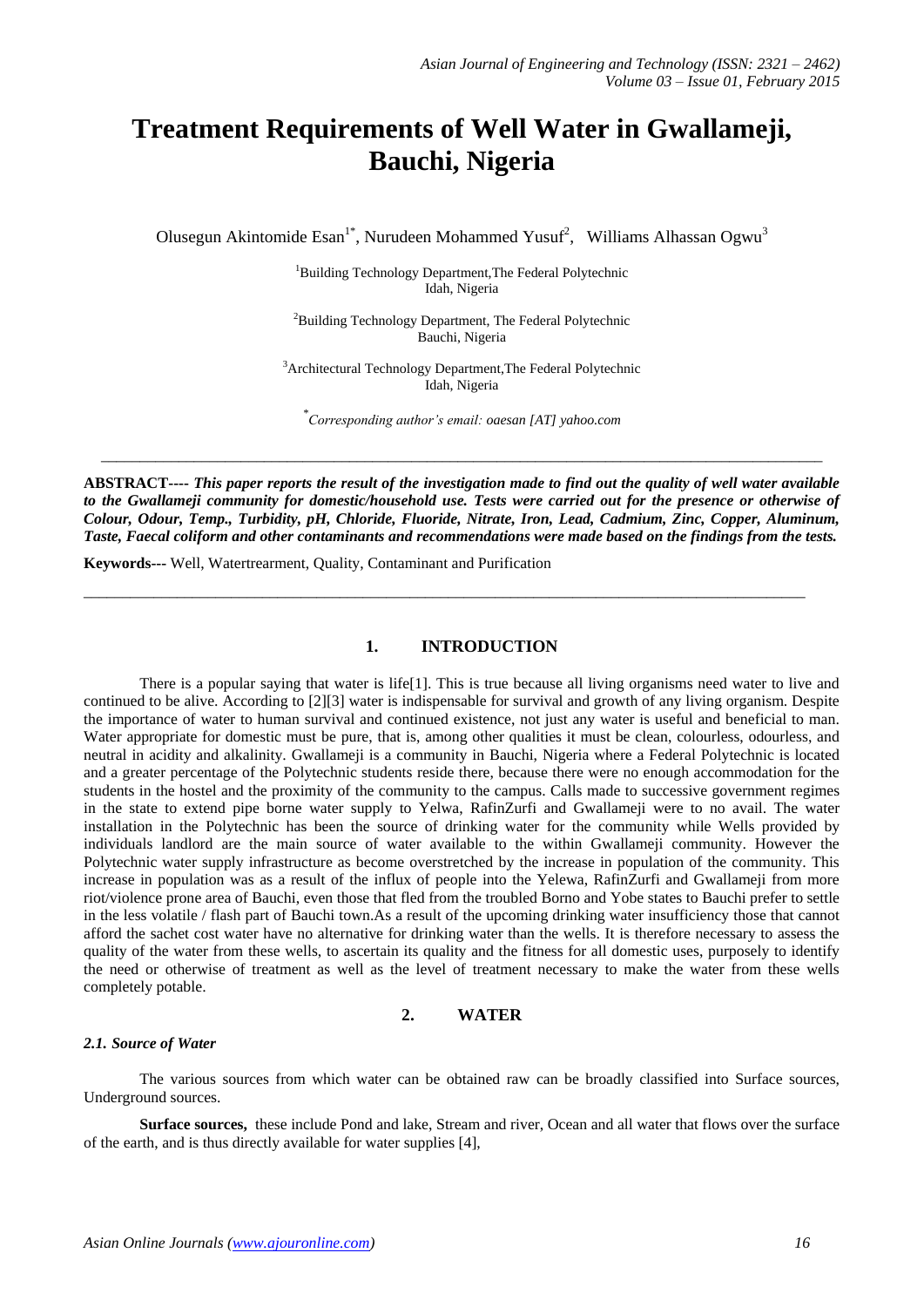**Underground sources,** The water, which gets stored below the ground surface throughpercolation, is known as underground water. This water is generally purer the surface water, because it undergoes naturally filtration during the percolation through the soil pores. Thesewaters are less likely to be contaminated by bacteria through unhygienic practices, and it may contain dissolved salt and mineral [5]. The underground water is harvested through sinking of wells and boreholes.

# *2.2. Chemical and Physical Properties of Water*

Water is a transparent, tasteless, odourless liquid. Colour of water and ice are intrinsically very light blue, although water appears colourless in small quantity. Ice also appears colourless and water vapour is essentially invisible as a gas. Water is liquid under standard/ambient temperature and pressure. Pure water has a low electrical conductivity, but this increase significantly upon addition of a small amount of ionic material such as Sodium Chloride. Water also has high adhesion properties because of its polar nature [6]. So many materials are soluble in water.

### *2.3. Assessment of Water Quality*

Assessmentof water quality is basically an examination of its physical and chemicals status as well as microorganisms which the water contains, this is because in some cases, chemicals and pathogens in water may cause disease and death, therefore, the investigation of the quality is necessary. Contaminants can be microbiological, metal or mineral salt. The factors that determine the quality or fitness of water for domestic use include:

**The pH** is a phenomenon that depicts the degree of acidity or alkalinity in water, when the pH is less than 7.0 on the pH scale, it is acidic, when the pH value is greater than 7.0 the water is basic or alkaline, but if the pH is 7.0 it indicate that the water is neutral. pH higher than 8.0, causes a progressive decrease in the efficiency of chlorine disinfections process as well as coagulation process.

**Temperature** is the degree of coldness or hotness of an object. Cool water is generally more palatable, very low temperature decrease the efficiency of treatment process such as disinfections, while high temperature enhance the growth of micro-organism. Taste, colour and corrosion problem may be increase.

**Turbidity** is a physical characteristic of water and is an expression of the optical properties that causes light to be scattered and absorbed by particles and molecules rather than transmitted in straight lines through a water sample, it is caused by suspended impurities that interfere with the clarity of the water. These impurities may include clay, silt, finely divided inorganic and organic matter, soluble coloured organic compound, and plankton.

**Odour** is a chemical dissolve in air, generally at a very low concentration, also called smells, which can refer to both pleasant and unpleasant odours.

**Colour** The colour of water is a subject of both scientific study and popular misconception. While relatively small quantities of water are observed by human to be colourless, pure water has a slight blue colour; it becomes a deeper blue as the thickness of the observed sample increases.

**Nitrate** is an inorganic compound that can be a natural or manmade contaminant in drinking water. Nitrates (NO3) and (NO2) can cause methemoglobinemia "blue-baby" disease; high nitrate levels can also indicate the presence of other pollutants, such as bacteria or pesticides as theses pollutant may follow the same path as the nitrate into the water supply.

**Copper** is a metal found in natural deposit such as ores containing other element. People who drink water containing copper in excess of standard limit may with time, experience gastrointestinal distress and further or continuous exposure may lead to liver or kidney damage.

**Zinc** is especially important during pregnancy, for the growing foetus whose cells are rapidly dividing, zinc also help to avoid congenital abnormalities and pre-term delivery. Zinc is vital in activating growth – height, weight and bone development – infants, children and teenagers.

**Cadmium** is a heavy metal used as a stabilizer for P.V.C, it is also used in coating and pigments in plastic and paint. This heavy metal is generally used because it is found to be corrosion resistant. With the exception of its use in nickel – cadmium batteries, the use of cadmium is generally thought to be decreasing in all other consumer product due to its high toxicity and carcinogenicity and the associated health and environmental concern.

Lead is part of our world today. It is found in the air, soil, dust and the paint of some building built, before 1978. Being exposed to too much lead can causes serious health problems. Lead is never a normal part of your body.

It is very important that water to be used by man be investigated for chemical and microbial / microbiological contents. Due to rapid growth in population, the government find it difficult to pipe water from Water Board's water treatment plants to Gwallameji. Therefore, attention for water needed for domestic use has been on the ground water through sinking of wells. Incidentally, some of these wells are exposed to various pathogens and other pollutants that can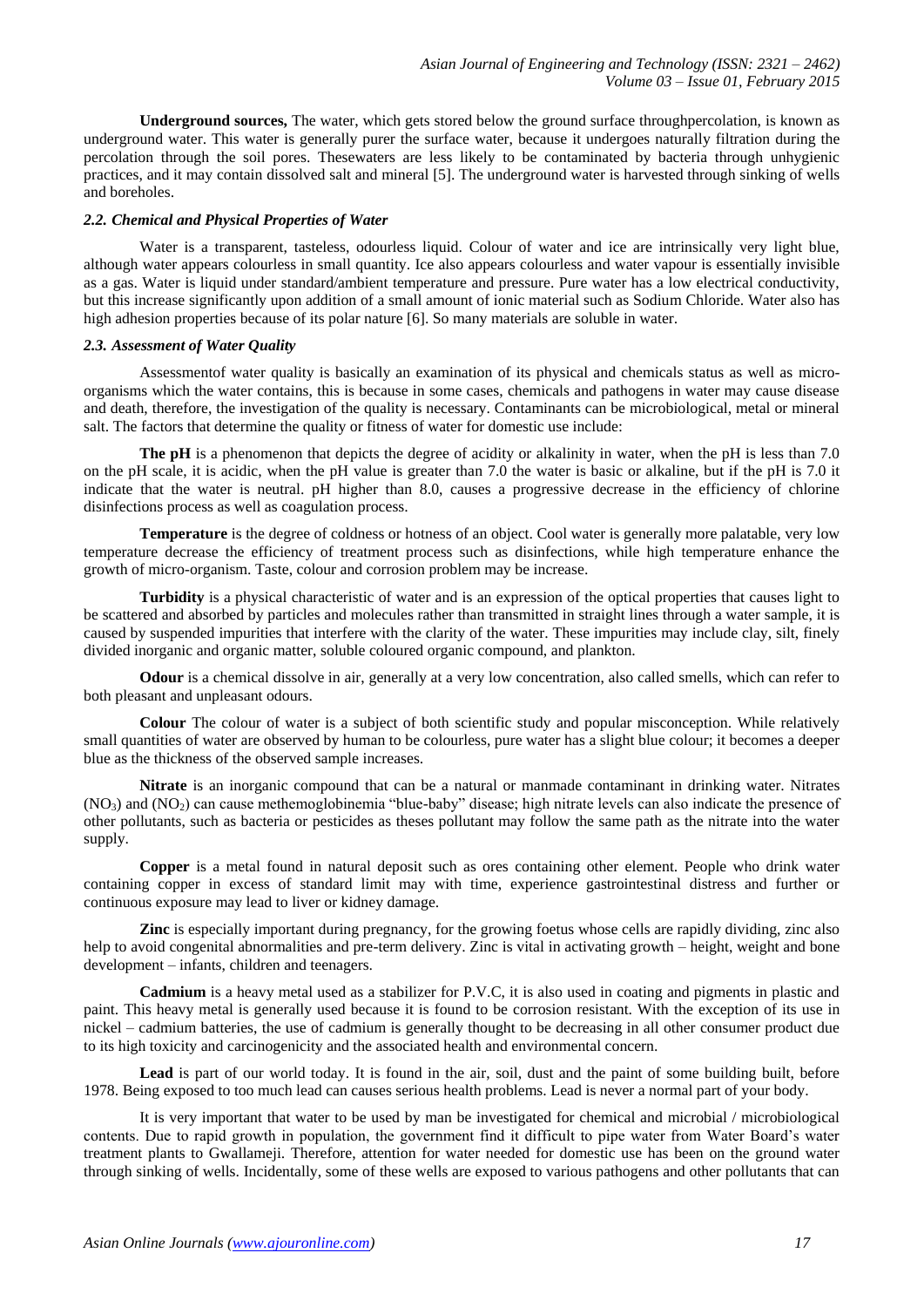be responsible for health complications such as accumulation of metals, mineral salts, diarrhoea and typhoid fever. [1] Estimated the death from water caused diseases at 3.3millon per year. [7] Added that death from water borne disease in Nigeria is not restricted to children alone as there are reported cases of epidemic of cholera and diarrhoea killing both children and adults due to drinking unhygienic water.

Uncontaminated ground water is naturally clean, odourless, and tasteless [7]. However, dissolved mineral salts, sewage and other unhealthy practices within the community can contaminate the ground water in an environment. If human beings used the contaminated water without treatment, the people may be infested by water borne diseases, which may reach epidemic stage. Water that looks drinkable can contain harmful element, which could cause illness and death if ingested [6]. Therefore, if adequate attention is not giving to water treatment for purification before used, the water may change from being life to killer number one, and a medium for transmitting infections and diseases [8].

# **3. PURPOSE OF THE STUDY**

The purpose of this study is to investigate the quality of well water that is available for day to day domestic use in Gwallameji. In an attempt to achieve this, the following objectives were pursued:

i. Assessing the physical, chemical and microbial quality of drinking water available in Gwallameji

ii. Identify the chemical and microbial parameters where each well fails the WHO standards for portable water

iii. Identify the need for treatment needs and Recommend type of purification necessary to be done on the water to make it completely potable the.

## **4. RESEARCH QUESTIONS**

- i. What is the quality of drinking water available in Gwallameji?
- ii. What arethe parameters in the well water that fails the WHO standards?
- iii. What are the treatments required of the well water to make it potable?

# **5. METHODOLOGY**

The area was zoned into three; two well were selected randomly from each zone. Samples were collected from the selected six wells; the samples were taken for analysis in the laboratory. Physical observation was carried out to seehow clean the surrounding of the source of the water was, in addition, 81 people were interviewed to find out what they use the water from the wells for. A properly washed/rinsed fetcher/container was dipped into the shallow well, the water agitated before sample was taken from the water inside the well. Clean plastic bottles were properly rinsed with distilled water and thereafter with the sample water, the sample water was poured into the plastic bottles and acidified by adding few drop of diluted Nitric acid which is to keep the ions in the water sample active, as the samples were transported to the laboratory for analysis. Tests were carried out for the presence or otherwise of the following: taste, Colour, Odour, Temp., Turbidity, pH, Chloride, Fluoride, Nitrate, Iron, Lead, Cadmium, Zinc, Copper, Aluminium, Taste, Faecal coliform and some others.

**Appearance, Taste, and Odour tests:** This was carried out by physical examination.

**Iron test:** The reagent: Iron phenathroline table equipment: bottle cell 25ml (2) Dr/2010

*Equipments:* Portable digital spectrophotometer washed bottle, razor blade cork to cover the bottle cell.

#### *5.1 Lead test*

*Equipments:* distilled water sample, Atomic absorption spectrophotometer (AAS).

*Procedure:* the method used for the test was AAS, in which a small tube of 4mm in diameter was dipped into water sample and the tube was connected with AAS the water flows through the tube to the AAS. Machine when it is on and the result appear in digital form.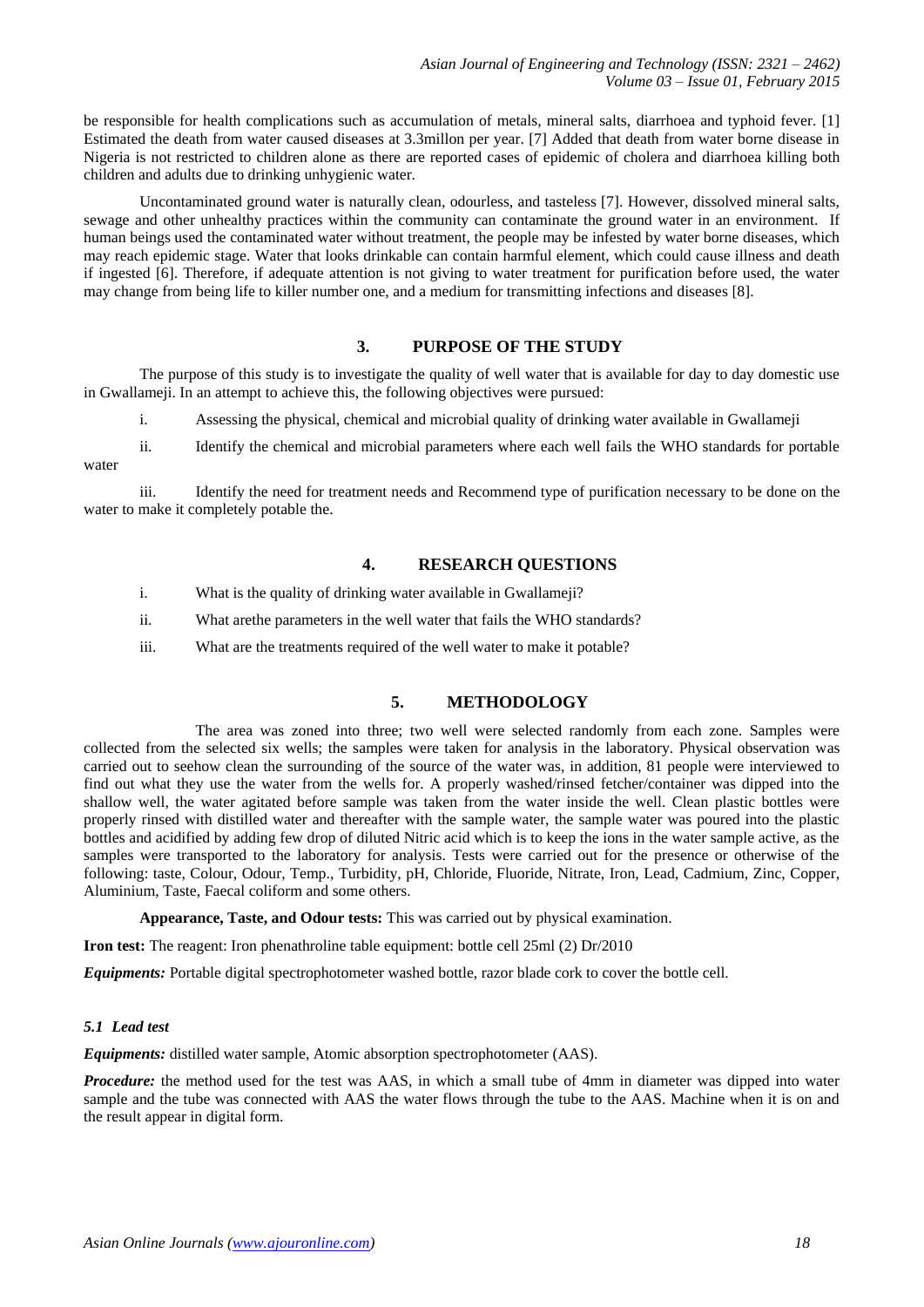## *5.2 Feacalcoliform test*

*Apparatus:* conical flask/media bottle, beaker test tube, rag, pipette (sterile syringe) Durham tube, lactose broth, incubator, autoclave, hot air oven Bunsen burner (spirit lamp), distilled water, cotton wool and weighing balance.

#### *Procedure*

 Cleaning/sterilization of apparatus or equipment by soaking the pipette conical flask, test tube, Durham tube and beaker in soapy water for 24hrs and the equipment were properly rinsed for several times with tap water and finally rinsed with distilled water.

• All the above glasswarewas sterilized in a hot air oven at temperature of  $160^{\circ}$ C for 30 min.

 10grams of lactose powder was weighted, one litre of distilled water was poured in a conical flask and it was sterilized using autoclave at 15 pounds per square inch for 15 minute and then the temperature was allowed to go down before removing it from the autoclave, sterilized pipette was use to dispense 10ml each of lactose broth into the test tube.

 Test tubes were set for each sample and labelled accordingly. After incubation, Durham's tube was inserted into test tube the cotton wool allows flows for oxygen but trapped contamination. The set of each sample were incubated at a temperature of  $37^0$ c for 48 hours and then observations were made.

**Fluoride test:** Reagent used: Spadns reagent solutions, equipment, potable digital spectrophotometer, 2 cell bottle 10ml wash bottle, and cork.

*Procedure:* The digital spectrophotometer was switched on and the stored program for fluoride was entered, the two bottle cell were filled with distilled water and other was filled with sample water, 2ml of spadns reagent was poured into each cell bottle and was mixed. The cell bottle containing distilled water was placed in the cell holder and close to the light shed to zero the reading, it was removed and the prepared sample was placed into the cell holder close to the light shed to display the reading at the sample.

#### *5.3 Chloride test*

**Reagent used:** acid of AgNo<sub>3</sub> solution, methyl orange indicator.

*Equipment used:* conical flask, burette cylinder, and wash bottle.

*Procedure:* A clean burette was rinsed with quantity of 0.020 of  $AgNo<sub>3</sub>$  and filled to the zero mark. The conical flask was rinsed with distilled water and 50ml of water sample was poured into it. Two drops of potassium dichromate was added and titrated with AgNo<sub>3</sub>. The end point was achieved when the colour changed from yellow to reddish brick.

#### *5.4 Nitrate test*

*Reagent:*nitrocol table, nitrates powder, nitrates tablet.

*Equipment:*waptech 7100 photometer, nitrate tube 20ml round test tube 10ml (2)

*Procedure*: The nitrate tube was filled to 20ml of sample. One level spoon of nitrate powder and nitrate tablet was added to the sample and it was properly shake for one minute. The tube was allowed to stand for one minute and was gently inverted three times to aid flocculation; it was allowed to stand for two minutes to ensure complete settlement. The screen cap was removed and the top of the tube was wiped with a clean tissue. The clean solution was decanted into a round test tube and one nitricol tablet was added, crushed and was mixed to dissolve. It was allowed for 10 minute to allow full colour development. The reading was taken on the photometer.

#### **6. RESULT**

#### *6.1 Analysis and discussion of water test result*

Series of observation and analysis of the specimens were made. It was observed that the people depend largely on water supply from wells and borehole. Most of the wells are not covered. From interview, it was found that the people used the water from these wells for Washing clothes, Cooking, Washing of dishes, Bathing, and Drinking. It is worthy of note that only 12 (14.81%) of the 81 people interviewed drink from these wells, this shows that the water is not portable and is not good for drinking. others either buy sachet water or fetch from the school for drinking, the non drinking of the water may have been the reason why health crisis has not been recorded in the community.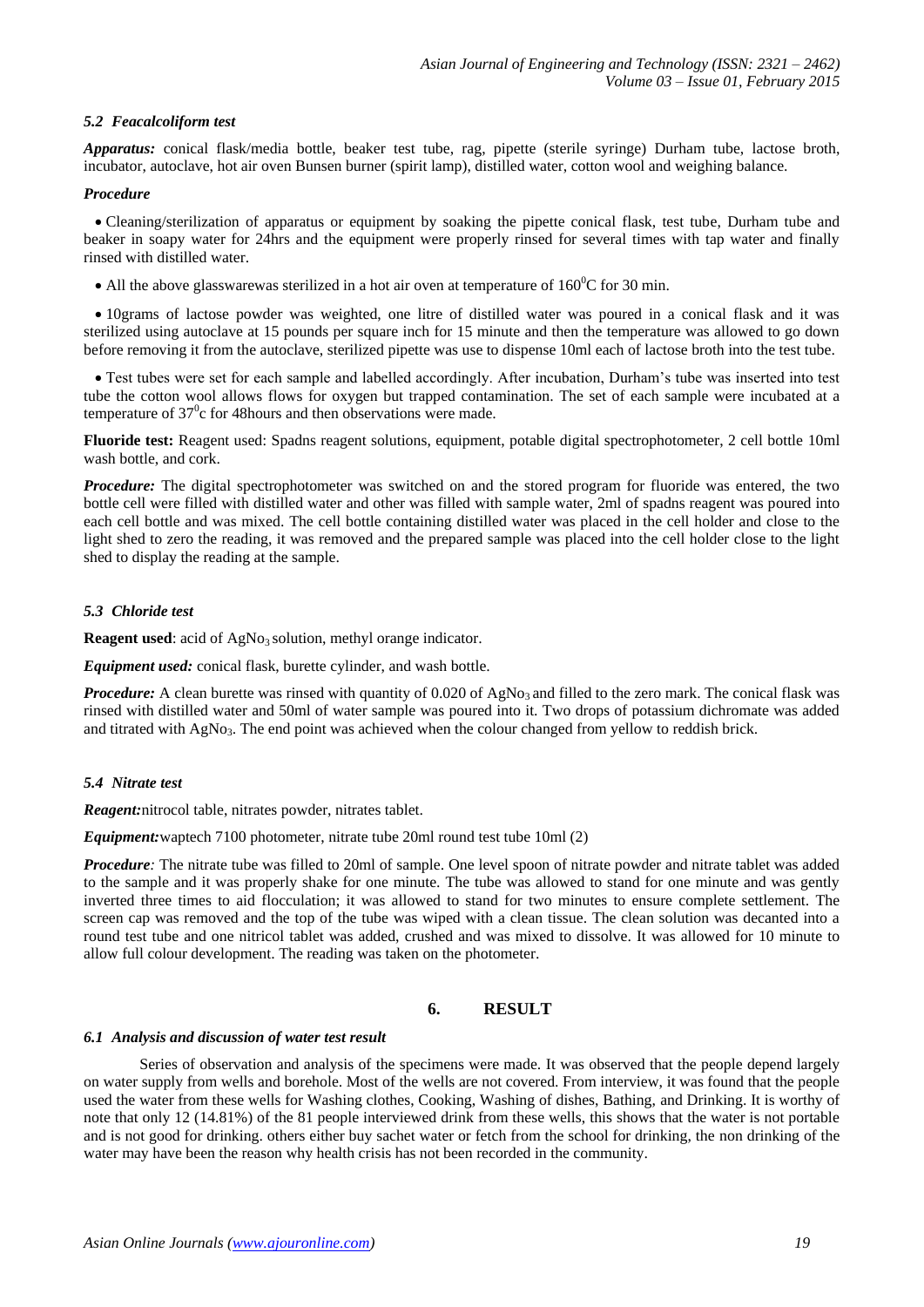| Table Tuse maye of water if our the wens |                 |                    |                             |  |          |  |  |  |
|------------------------------------------|-----------------|--------------------|-----------------------------|--|----------|--|--|--|
| <b>Response</b>                          | Washing clothes | $\mathrm{Cooking}$ | Washing of dishes   Bathing |  | Drinking |  |  |  |
| <b>Frequency</b>                         |                 |                    |                             |  |          |  |  |  |

# **Table 1use made of water from the wells**

# *6.2 Physical, Chemical/Geo-chemical and Bacteriological analysis result*

| <b>Table 2</b> showing the results of laboratory analysis of water samples |  |
|----------------------------------------------------------------------------|--|
|                                                                            |  |

| S/N              | Parameter       | Well A           | Well B       | Well C           | Well D       | Well E           | Well F           | NSDWQ/WHO Max<br><b>Acceptability</b> |
|------------------|-----------------|------------------|--------------|------------------|--------------|------------------|------------------|---------------------------------------|
| $\mathbf{1}$     | Colour          | 10               | 20           | 15               | 10           | 30               | 25               | 25H <sub>0</sub>                      |
| $\overline{2}$   | Odour           | Unobj            | Unobj        | Unobj            | Unobj        | Unobj            | Unobj            | Unobjectionable                       |
| $\mathfrak{Z}$   | Temp.           | 26.9             | 26.9         | 26.9             | 26.9         | 26.9             | 26.9             | Ambient                               |
| $\overline{4}$   | Turbidity       | 3.7              | $6.2*$       | 2.5              | 4.4          | 3.7              | 3.9              | 5NTU                                  |
| $\sqrt{5}$       | pH              | 6.71             | 6.58         | 7.03             | 7.62         | 6.67             | $5.5*$           | $6.5 - 8.5$                           |
| $\boldsymbol{6}$ | Chloride        | 105.64           | 100.7        | 158.1            | 207          | 119.8            | 185.7            | $250$ mg/L                            |
| $\tau$           | Fluoride        | 0.26             | 0.06         | 0.41             | 0.17         | 0.20             | 0.31             | $1.5 \text{ mg/L}$                    |
| $\,8\,$          | Nitrate         | 0.12             | $0.70*$      | 0.01             | $0.97*$      | 0.04             | $0.72*$          | $0.50$ mg/L                           |
| 9                | Iron            | $0.32*$          | $0.37*$      | 0.19             | 0.23         | $0.56*$          | $0.76*$          | $0.3$ mg/L                            |
| $10\,$           | Lead            | $\mathbf{0}$     | $\mathbf{0}$ | $\boldsymbol{0}$ | $\mathbf{0}$ | $\boldsymbol{0}$ | $\mathbf{0}$     | $0.01$ mg/L                           |
| 11               | Cadmium         | $0.016*$         | $0.012*$     | $0.014*$         | $0.012*$     | $0.012*$         | $0.014*$         | $0.003$ mg/L                          |
| 12               | Zinc            | 0.07             | 0.05         | 0.03             | 0.03         | 0.05             | 0.04             | $3$ mg/L                              |
| 13               | Copper          | <b>BDL</b>       | <b>BDL</b>   | <b>BDL</b>       | <b>BDL</b>   | <b>BDL</b>       | <b>BDL</b>       | $1 \text{ mg/L}$                      |
| 14               | Aluminum        | $\boldsymbol{0}$ | $\mathbf{0}$ | $\boldsymbol{0}$ | $\mathbf{0}$ | $\overline{0}$   | $\boldsymbol{0}$ | $0.02$ mg/L                           |
| 15               | Taste           | Unobj            | Unobj        | Unobj            | Unobj        | Unobj            | Unobj            | Unobjectionable                       |
| 16               | Faecal coliform | $\boldsymbol{0}$ | $\mathbf{0}$ | $\boldsymbol{0}$ | $\mathbf{0}$ | $\boldsymbol{0}$ | $\mathbf{0}$     | $\boldsymbol{0}$                      |

\* The parameters in the well that fails the WHO standards

# **KEYS**

| Para | $=$ Parameters            | $A =$ Havannahludge well                    | $E = Bima complex well$          |
|------|---------------------------|---------------------------------------------|----------------------------------|
|      | $Unobi = Unobjectionable$ | $B = Chaba$ villa well                      | $F =$ Steel complex well         |
| BDL  | $=$ Below detective level | $C =$ Pentagon suit well                    | $D = \text{Rockveiw plane well}$ |
| ND.  | $=$ None detective        | $NTU = \text{Nephelometric Turbidity Unit}$ |                                  |

# *6.3 Discussion of physical analysis of well water*

**pH** value : pH is a phenomenon that describe the degree of acidity or alkalinity in water, when the pH is less than 7.0 on the pH scale, it is acidic, when the pH value is greater than 7, it indicates that the water is basic or alkaline, but if the pH is 7, it indicate that the water is neutral. A pH higher than 8.0, causes a progressives decrease in the efficiency of chlorine disinfections process as well as coagulation process. The result of the analysis show that the pH is in the acceptable limit of the W.H.O standard.

**Temperature:** Cool water is generally more palatable, very low temperature decrease the efficiency of treatment process such as disinfections. Although high temperature enhances the growth of micro-organism taste, colour, odour and corrosion problem may be increased. From the analysis result, all temperature value were 26.9°c which show that water in the study area is generally cool.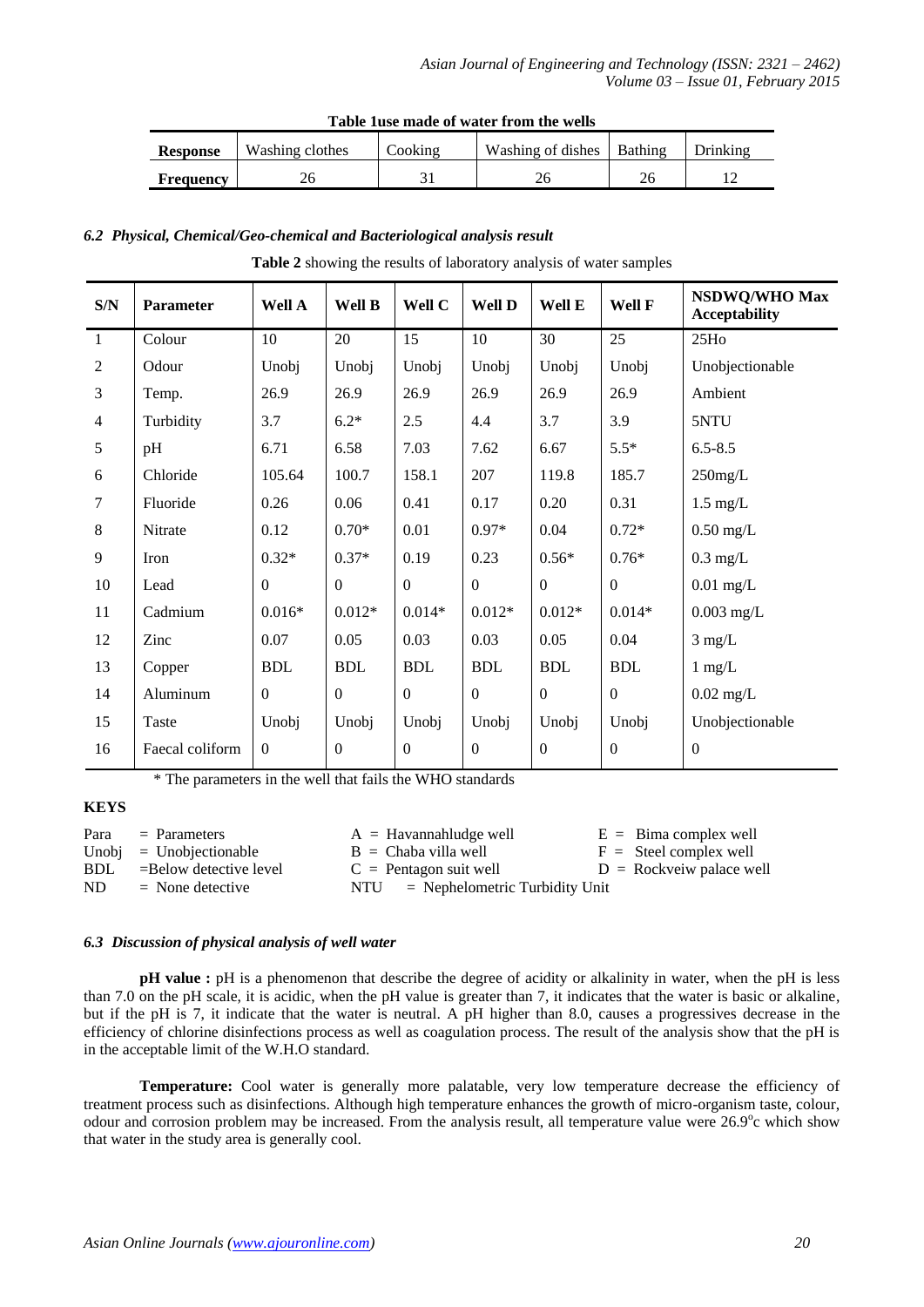**Turbidity:** High level of turbidity in water can protect micro-organism from the effect of disinfectant and can stimulate the growth of bacteria. Turbidity must be preferable below 1.0 NTU, so that the disinfections can be effective. The result obtained show that well A,C,D have low turbidity value that complied with W.H.O guideline, but well B & E are above the W.H.O standard of drinking water.

**Colour:** The colours from the wells are a bit clear by sight. From the results obtained it is clearly seen that well A,B,C,D falls within the W.H.O limit level for drinking water but well E colour exceeds the permissible level of 25 hazen. As such, this colour should be removed through water treatment by the process of coagulation, flocculation, sedimentation and filtration.

#### *6.4 Discussion of Chemical/Geo-Chemical Analysis Chloride*

The sources of chloride include domestic waste, agricultural, activities and mineral deposits. High concentration of chloride gives an undesirable taste of water. From the result obtained well A has a value of 105.64, well B has a value of 100.7, well C has a value of 158.1, well D has a value of 207, well E has a value of 129.8 while well F has a value of 185.7 all the samples obtained from the wells falls within the W.H.O standard for drinking water. The W.H.O maximum permissible level is 250mg/L.

**Fluoride:** The W.H.O limit for fluoride is 1.5mg/L and the result in the table shows that well A has a value of 0.25, well B has a value of 0.06, well C has a value of 0.41, well D has a value of 0.17, well E has a value of 0.20 and well F has a value of 0.31 this shows that fluoride is in low concentration in the wells.

**Nitrate:** Nitrate is a highly oxidized form of nitrogen compound it commonly finds its way into water from fertilizers normally applied on land during cultivation and sewage effluents. Nitrate however serves as nutrients to plants such as algae. The result obtained from the table shows that well A has a value of 0.12, well B has a value of 0.70, well C has a value of 0.01, well D has a value of 0.97, well E has a value of 0.04 and well F has a value of 0.72. Three wells B,D & F fell within the W.H.O standard for drinking water while well A, C, & E fell below the standard, so there are presence of nitrate in high concentration level which do harm life.

**Iron:** The W.H.O accepted standard for Iron in water is 0.3mg/L when solid minerals that contained bicarbonate dissolves in water, iron may be present. Oxidized iron gives a bitter taste, the result obtained shows that well A has a value of 0.32, well B has a value of 0.37, well C has a value of 0.19, well D has a value of 0.23, well E has a value of 0.56 and well F has a value of 0.70. It therefore shows that iron in the well C and D falls bellow WHO standard of drinking water. Well A B E,F iron content was above the WHO allowable drinking for water.

**Lead:** The WHO limit for lead is 0.01mg/L and the result obtained shows that there is absence of lead in water which is suitable for drinking and for domestic use.

**Cadmium:** The WHO limit for cadmium is 0.003mg/L and from the results obtained, all the water analysed contained higher concentration than the WHO limit.

**Zinc:** The WHO for zinc is 3mg/l but from the result obtained well A has a value of 0.07, well B has a value of 0.05, well C has a value of 0.03, well D has a value of 0.03, well E has a value 0.05, while well F has a value of 0.04, the level of zinc in water falls within the WHO standard which is suitable for drinking and domestic uses.

**Copper:** The WHO limit for copper is 1mg/L, from the result obtained, it shows that the parameter in the water is below detective level (BDL)

**Aluminium:** The WHO limit for aluminium is 0.02mg/L but from the result obtained, it shows that there are zero (0) level of aluminium in the well water.

# **7. DISCUSSION OF BACTERIOLOGICAL ANALYSIS**

The result shows that the well water sources are not contaminated, the result shows that faecal coliform of the water is zero(0), this falls within the WHO limit.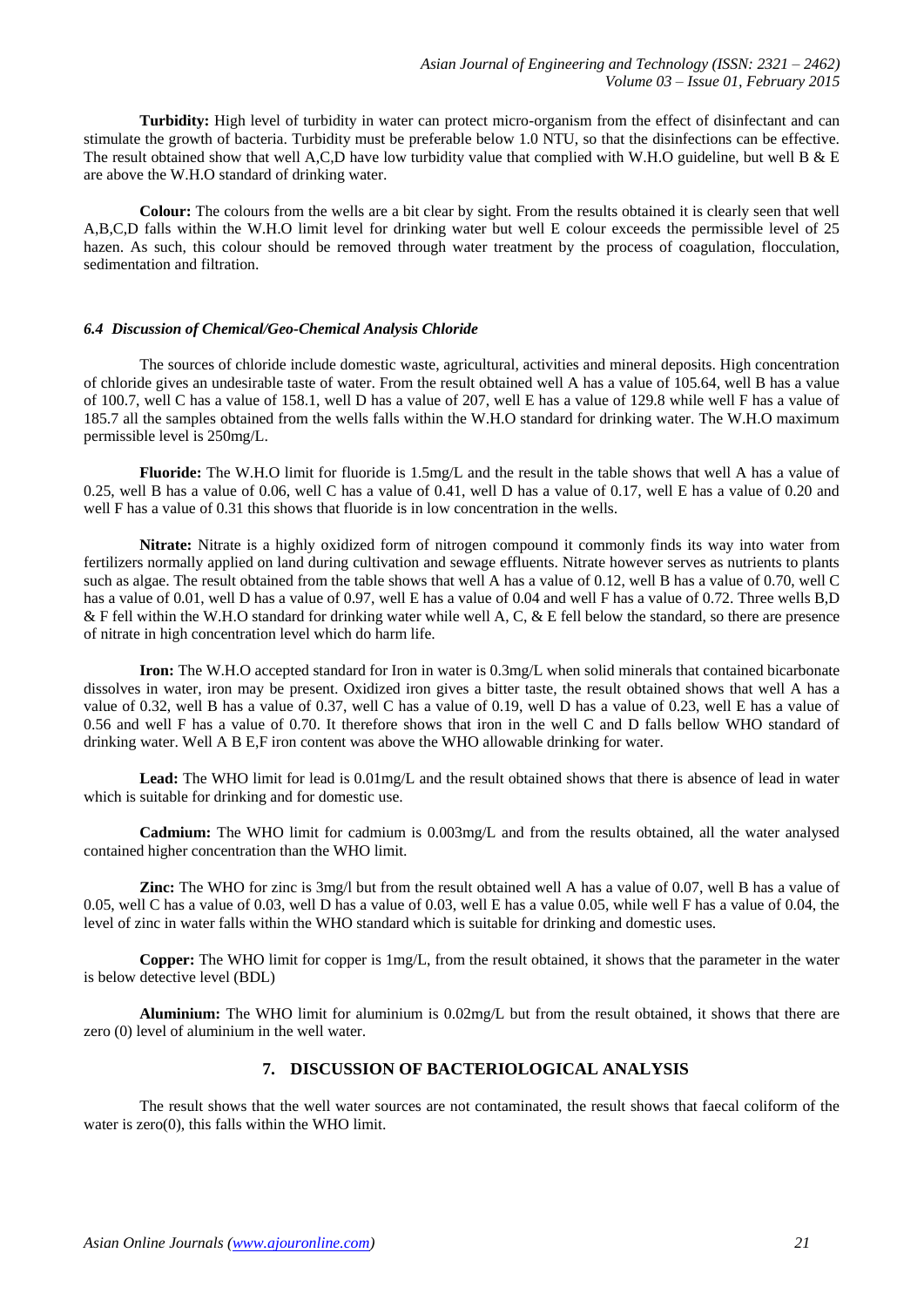| S/N            | <b>Parameter</b> | Well A   | Well <b>B</b> | Well C   | Well D   | Well E   | Well F   | NSDWQ/WHO<br><b>Max Acceptability</b> |
|----------------|------------------|----------|---------------|----------|----------|----------|----------|---------------------------------------|
| $\overline{4}$ | Turbidity        |          | $6.2*$        |          |          |          |          | 5NTU                                  |
| 5              | pH               |          |               |          |          |          | $5.5*$   | $6.5 - 8.5$                           |
| 8              | Nitrate          |          | $0.70*$       |          | $0.97*$  |          | $0.72*$  | $0.50$ mg/L                           |
| 9              | Iron             | $0.32*$  | $0.37*$       |          |          | $0.56*$  | $0.76*$  | $0.3 \text{ mg/L}$                    |
| 11             | Cadmium          | $0.016*$ | $0.012*$      | $0.014*$ | $0.012*$ | $0.012*$ | $0.014*$ | $0.003 \text{ mg/L}$                  |

*Areas Where Treatment Is Required In the Wells*

\* The parameters that that fails the WHO standards in respective well

# *Recommended household treatment for well water*

The local low income earners may not be able to afford a costly treatment, however they can help themselves when the case finally occur and the government has not yielded to their call for provision of portable water. At the household level an economical and simple mini treatment can be employed, these include:

**Turbidity**can be removed through any of Conventional Filtration. This consists of adding coagulant chemicals, flash mixing (a millisecond blending), resulting in coagulation/flocculation (forming solid particles), sedimentation (the settling of a loathing material), and filtration.

**Nitrate**can be successfully removed from water using treatment processes such as ion exchange, distillation, and reverse osmosis.

**Iron** is most commonly removed with water softener. A water softener is actually designed to remove hardness minerals like calcium and magnesium. Iron can be removed in small quantities by a sediment carbon filter, or water softener.

**Cadmium,** all the well failed in Cadmiumrequirement can be handed withthefollowing treatment systems to reduce cadmium levels: coagulation/filtration, distillation, ion exchange, reverse osmosis

# **8. RECOMMENDATION AND CONCLUSION**

The result shows that water from all the wells was completely freefrom lead, copper and aluminium contamination. pH, temperature fluoride, zinc, contents in the wells were within the acceptable limit,while turbidity of wells B and E; Nitrate in wells B, C, D and E; iron in wells A, B, E and F as well as cadmium in all the wells were found to be above limits that is safe for water to be used for domestic purposes. Though hitherto the bore holes in the Polytechnic has been the major source of drinking water, but the water provision facility is getting overstretched which may lead to people considering drinking from the wells, hence, the water has to be treated to remove contaminating impurities so that people that drink from the wells shall be saved from water borne health implications of contaminated water, that to avoid reduced productivity, that is, little or no loss of man-hour. Government shall spend less in drug subsidy if any; congestion of patients in the hospital shall be reduced leading to a reduction in pressure on the health workers and facilities.

Therefore, there is the need to treat the water from the wells according to there deficiencies mentioned above, most especially in reduction of excess of Nitrate, Iron and Cadmium. It is worth of note that no one among the sampled wells has a clean slate.

# **9. REFERENCES**

[1] Gijzen, H (2008), Opening Remarks By The Director of UNESCO, Jakarta Office Capacity Building and Training On Water Supply and Sanitation http//www.unevoc.net/fileadmin /user\_upload/doc/openingremarks-HG (Accessed on 20th January, 2012)

[2] Gleick, P. H (1996). "Basic Water Requirements For Human Activities : Meeting Basic Needs "Water International.  $21:83 - 92$ 

[3] Gleick, P. H ( 2000). The Worlds Water 2000 – 2001: The Biennial Report On Freshwater Resources – 2001. Washington , D. C. Island Press.

[4] Punmia B.C. (1995) Water Supply Engineering.Tusia: London press.

[5] Garg S K. (2005) Water Supply Engineering Second Edition,Cairo: Egyptiana Limited.